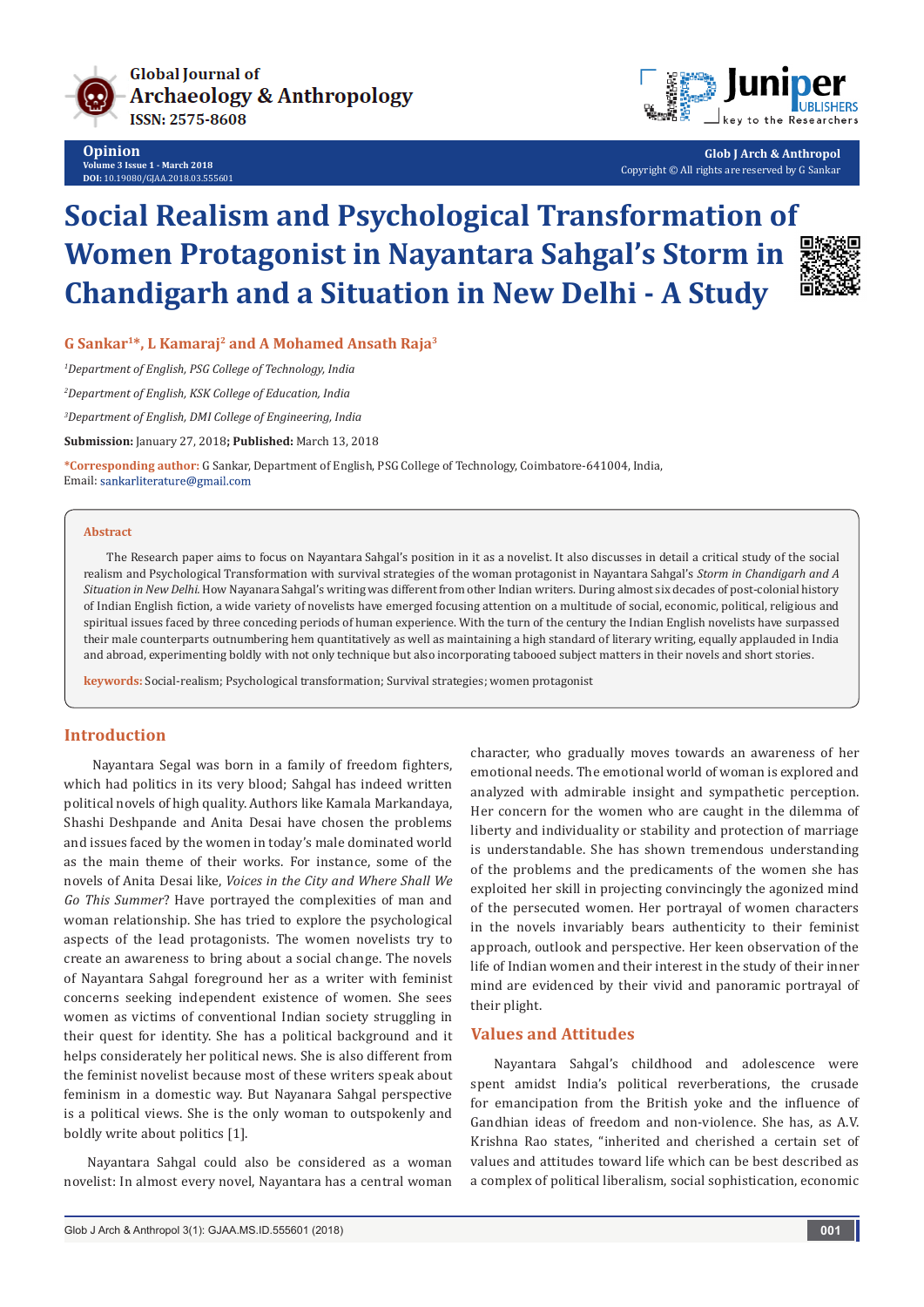moderation and cultural catholicity in continual interaction with the Gandhian idealism [2]."

Nayantara Sahgal has a central woman character who gradually moves towards an awareness of her emotional needs. Nayantara Sahgal's novel reads like commentaries on the political and social turmoil that India has been facing since independence. Mrs. Sahgal's feelings for politics and her command over English are rather more impressive than her art as a novelist. She is a novelist as well as a successful political columnist for different newspapers. Her writing is generally characterized by simplicity and boldness. Her writing abounds the latest political ups and downs with a tinge of western liberalism. Her novels portray the contemporary incidents and political realities saturated with artistic and objectivity. All her major characters of the novel are drawn towards the vortex of politics [3].

Besides politics, her fiction also focuses attention on Indian woman's search for sexual freedom and self-realization. As a women novelist, Sahgal recognizes that her primary obligation is that of advocating the emancipation of women. She has probed deep into the female psyche in her novels. She describes in her novel how women's exploited even during the modern times by both the individuals and the society. She tried to Portray the sensibility of woman that how a woman looks at herself and her problems [4].

She considers her novels political in content and intention and in her view, each of the novels more or less her contemporary reflects and political era. The use of the fictional genre is one of the main aspects of her novels, wherein she can explore the problems of women in contemporary society. Though Sahgal has been hailed chiefly as a political novelist, her feminist concern is obvious and her fighter spirit quite vocal in her fiction. In all her works, there is juxtaposition of two worlds: the personal world of man-woman relationship and the impersonal world of politics. The portrayal of her memorable women characters and the feminist tone in her fictional discourse make Nayantara Sahgal one of the most outstanding feminist Indian novelists writing in English [5].

Nayantara Sahgal is not only a novelist of repute but also a journalist by profession. She confesses that fiction is her "abiding love" journalism her "conscience". Talking to Ram Jha in 1987, Sahgal said that her two kinds of writing experiences-that of a novelist and that of a political journalist-though contrary to each other, are mutually sustained because, her central focus in both areas in the same-the concept of freedom in human beings, national and personal and her increasingly feminist concerns.

Most of her characters belong to the affluent upper class, she does not caste-ridden middle class or the poor Indian village just to conform to the accepted image of India. Her range of characters simplifies her technique. She does not have to struggle to present Indian conversation in English as most of her characters are the kind of people who would talk and think in English in real life [6].

Sahgal has first-hand knowledge of political figures in India, for she spent most of her childhood in Anand Bhawan the ancestral home of the Nehru's in Allahabad. One could say that politics is in her blood-Jawaharlal Nehru was her mother's rather, while her father died because of illness he suffered in prison when he was jailed for participating in India's freedom struggle. An important political event forms the background for each of her novels [7].

*Storm in Chandigarh* is Mrs. Sahgal's third novel written after A Time to be Happy and This Time of Morning. It deals with complex human relationships in which love, friendship, honesty, freedom and equality play a vital role. The 'Storm' in the lives of three married couples, Inder and Saroj, Jit and Mara, Vishal and Leela is portrayed against the political backdrop of the storm or confrontation between the newly divided states of Punjab and Haryana over the issues of Chandigarh and Bakhra Nangal territory act…Gyan Singh, the ambitious Chief Minister of Punjab has announced a strike in the whole region for the selfish purpose of demonstrating his political strength. He is only concerned with his personal gains and does not even hesitate to use violence as a means for achieving his selfish ends. While Harpal Singh, the Chief Minister of Haryana acts as political counter oil of Gyan Singh as he is a behavior of Gandhi an ideology of non-violence. He has always given priority to the interests of people against his self-interest. The union Home Minister is assigned the task of affecting a rapprochement between the two warring states of Vishal Dubey, an honest and promising central officer. Dubey goes to Chandigarh from Delhi to solve the political impasse but unwillingly involves himself in the private lives of the estranged husbands and wives especially those of Saroj and Inder [8,9].

# **Socio-Political Consciousness**

*Storm in Chandigarh* has five major characters and the personal and the political worlds run parallel to each other. The political atmosphere instead of improving seems to have deteriorated. The people who have some values or ideals are inert and passive and unable to face reality. Those who are active and aggressive have no values, they have no scruples. The building of Chandigarh symbolized a new beginning. Vishal Dubey finds himself amidst a political confrontation in Chandigarh where Gyan Singh is trying to link up the issues if language to religion to exploit religious sentiments for his own interests.

His instigation is a threat to the peace and normalcy of life but no one is willing to take a stand against it. Dubey is unable to understand the reason for the violence and attitude. Violence was a political blackmail. It had yielded dividends in the past and was again being used a threat. Violence, Dubey feels is the joint product of the aggressive and the inert; it was a sign of urban discontents. Out bursts of brutal, calculated violence had become a part of the cities. The situation in Chandigarh is not one of tension but of paralysis, the situation in which one felt trapped and helpless. The political dead lock in Chandigarh is a reflection of the state of affairs in other parts of the country. The

**How to cite this article:** G Sankar, L Kamaraj, A Mohamed Ansath Raja. Social Realism and Psychological Transformation of Women Protagonist in Nayantara Sahgal's Storm in Chandigarh and a Situation in New Delhi - A Study. Glob J Arch & Anthropol. 2018; 3(1): 555601. DOI: [10.19080/](http://dx.doi.org/10.19080/GJAA.2018.03.555601) [GJAA.2018.02.555601](http://dx.doi.org/10.19080/GJAA.2018.03.555601)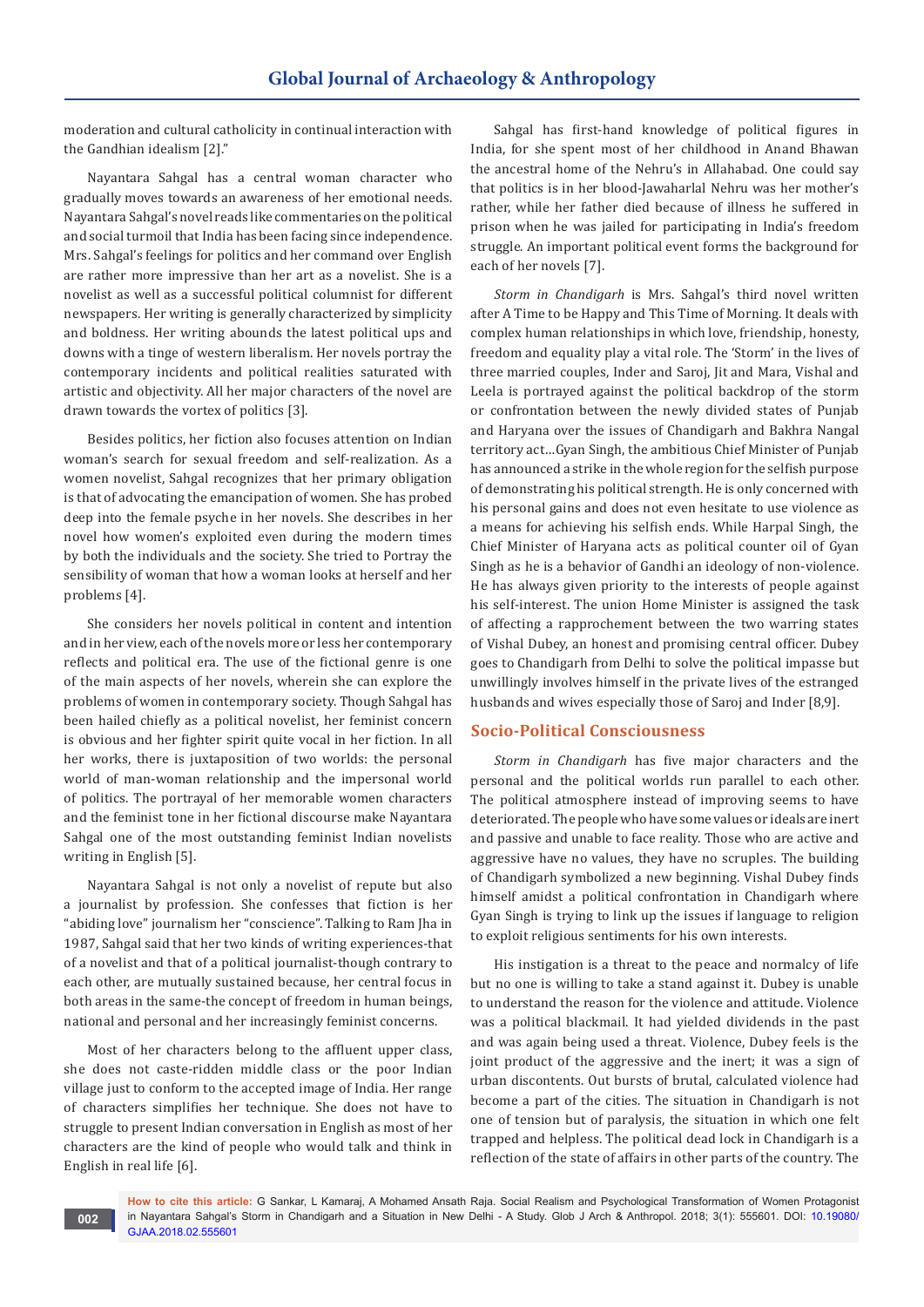watch word of the government is with Dubey "wait and watch". People are afraid to accept the challenges, afraid to act or think. Dubey is conscious of the change even in the basic approach to life and its problems.

In this novel the novelist focuses attention on this national ailment. She presents the reality of the political situation in the late sixties She is successful in capturing not only the political issues but also the political mood and intrigues. She has also touched upon the deterioration that had set in the quality of public life and which was bound to influence personal and private values.

Nayantara Sahgal touches tradition and modernity in terms of ethics and morality. Ethics and morality have been given distinct identities and meaning by the modern educated people like Trivedi and Vishal Dubey. For instance, Debey would not subscribe to what is commonly understood as morality. Trivedi's suggestion that Dubey might believe in free love, he declares that he does not accept the established ideas and about morality.

Sahgal's *Storm in Chandigarh* deals with the problem of political tension and violence originating from its being Chandigarh, the common capital of the two states-the Punjab and Haryana. The novel depicts violence, chaos and the uneasy political situation of late sixties of the partition of the Punjab into two newly formed states Punjabi-speaking Punjab and Hindispeaking Haryana with Chandigarh as the common capital. The novel deals with the political upheaval in Punjab in the postindependence period. Beside the political background, there is also a human background which has not received adequate treatment. The fictional situation of young hearts broken by compulsions of marriage and call of new love suggests that marriage is not just sexual relationship; it means companionship on equal terms. The cause of disturbance in the relations between man and woman partly lies in man's own inherent debility to indulge in adultery in the unnatural position of the husband or the wife in the family. Women characters in the novel do not like to remain confined within the four walls of their houses. They prefer to go picnic to relieve the burden of boredom and monotony. The clash between Gyan Singh and Harpal Singh is a clash of ideologies. It is a fight between the cults of violence versus the idea of non-violence. Gyan who shows little concern for emotions and human beings always is ruthless. Harpal on the other hands more concerned with human beings than with anything else, each time there is a confrontation between the two Chief Ministers, Sahgal's novels present an authentic picture of India before and after independence.

# **Psychological Transformation**

Nayantara Sahgal's novel *Storm in Chandigarh* presents a scathing protest against the denial of freedom and individuality to woman. Sahgal's concept of a free woman transcends the limits of economic or social freedom and becomes a mental or emotional attitude. The need for freedom for woman, according to her does

no merely mean the defiance of old established conventions; it must also make her aware of herself as an individual and refuse to tolerate should not be seen in the stereotypical passive roles as a sex object or as the one who is fit only to manage home chores and children without any self-identity of her own. For the smooth functioning of family and the society at large, woman needs to be seen as man's equal and honored partner. In her novel, Nayantara Sahgal, "pleads for the new marital morality based on mutual trust, consideration, generosity and absence of pretense, selfishness and self-centeredness."

Nayantara Sahgal's *Storm in Chandigarh* depicts the suffering of marital friction apart from the political and social ups and downs. It narrates the life of Inder and Saroj. Sahgal pens the suffocating experience of marriage for both the partners. Most importantly, the writer highlights those wrong features in marriage which causes separation. Sahgal, in this novel, deals with marital as well as political crisis. Division in political front and friction in marital relationships are the main themes of the novel. Duality and deceptiveness is prevalent in politics and marriage. In this novel characters come close to each other but without any emotional attachment and sincerity. There is no sensitiveness or loyalty in their relationship; It seems a temporary bond.

In the novel *Storm in Chandigarh* Sahgal narrates how the attitude of dictatorship destroys harmony of marital status. Marriage which strongly needs love and faith of both the partners, can breakdown also in presence of doubt and frustration. The main protagonist of the novel Saroj has committed mistake before marriage. She has her first sexual encounter with one of her friends before marriage. When Inder came to know that, he started tormenting his wife physically as well as mentally. However Inder himself indulges in an extra marital affair with Mara. Love and satisfaction, is not much prevalent in this affair also. Basically Inder is a character who always denies individuality of women. He considers woman as a parasite; who could survive only with the support of a male figure. Here the writer portraits the pathetic plight of Saroj who tries to show her love and affection towards her husband but in vain.

Throughout their lives, Vishal and Leela remained strangers to each other. He is possessed by a deep sense of guilt for living with her without love and his relationship with Leela abruptly ends due to her death. Vishal's marriage had been a failure. Being a widower, he is deriving satisfaction in a connection with Gauri, a Bengali businessman's wife who finds security in arranged marriage but who needs and establishes a relationship with Dubey which is based only on sex.

Nayantara Sahgal is quite bold in her political approach. She dismantles the age old notions of women being inferior. She is one novelist who is clear in her perception that man-woman relationship should be based on equality, understanding and love. Man-woman relationship without love is prostitution and nothing else.

**How to cite this article:** G Sankar, L Kamaraj, A Mohamed Ansath Raja. Social Realism and Psychological Transformation of Women Protagonist in Nayantara Sahgal's Storm in Chandigarh and a Situation in New Delhi - A Study. Glob J Arch & Anthropol. 2018; 3(1): 555601. DOI: [10.19080/](http://dx.doi.org/10.19080/GJAA.2018.03.555601) [GJAA.2018.02.555601](http://dx.doi.org/10.19080/GJAA.2018.03.555601)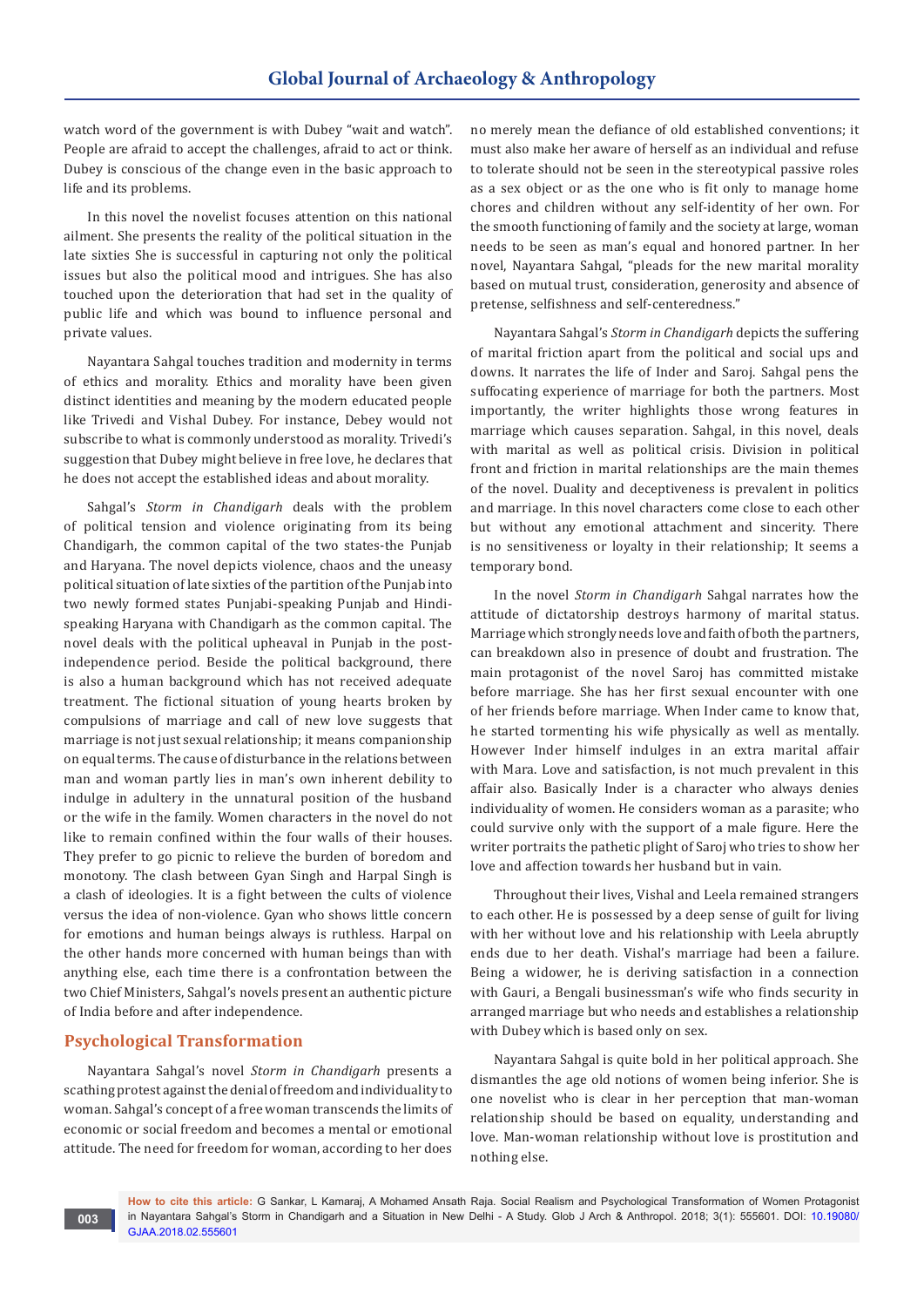In this novel Sahgal has reflected the turmoil in life the political drama. The novel is a proof of her clear thought, vision and maturity. Sahgal is concerned with the sancity of human relationships. She believes that a relationship causes injury and inflicts pain if people withhold (hide) their real selves. Thus in *Storm in Chandigarh* Nayantara Sahgal demonstrates her keen understanding of individual relationships and her remarkable ability to tell stories that continue to enthrall readers over the years.

Sahgal's fifth novel, A Situation in New Delhi depicts the aftermath of a great popular Prime Minister Shivraj like Jawaharlal Nehru who dominated the political and national scene for a full decade. He was the one who sacrificed his aristocratic family's comforts for the freedom of India. The novel is very much based on history. It is a novel of political dislocation on two levels, on the level of the novelist's own life and on the level of her characters. A Situation in New Delhi focuses the Naxalite movement and student unrest, and above all, the after of Nehru's death. The novel deals with the problems of alienation and frustration of the younger generation of Indians in the context of opportunistic politics in New Delhi. The novel begins with the news of the death of Prime Minister Shivraj, the idealistic and charismatic leader of India. In the novel there is no gap between the private world and the political world; both the worlds are reciprocally treated in which actions and characters come together. The novel is indeed representative of the situation in the whole of India.

# **Results and Discussion**

**004**

A Situation in New Delhi fictionalizes the uncertain state of education and politics in independent India, and was banned during the emergency. It was first published in abroad and then reprinted in India. The novel concentrates on a sense of disintegration giving way to chaos and disorder that engulf the capital.In the novel, Sahgal weaves a narrative around a number of characters: Devi, the sister of the dead Prime Minister Shivraj, who is Nehru in disguise; her son Rishad, a young college-going boy, member of a Naxalite group, who dies in an explosion in a cinema hall; her friend Usman, the Vice-Chancellor of Delhi University, an admirer of Shivraj's policies; and Michael Calvert, an old acquaintance of Shivraj and Devi, who returns to India from England to write his biography. The novel attempts an estimate of the dead leader's personal qualities, his approach to nation building, and his power to influence the lives of people. It builds a contrast between the times before and after Shivraj and begins with the news of the death of Prime Minister Shivraj, the idealist leader of India. Here, the three characters, Shivraj, Usman and Michael, represent the three main religious segments of the Indians, namely, Hindu, Muslim and Christian. The chosen time of action is the late fifties and early sixties when Rishad, Devi's son joins a secretly operating group of student-terrorists. The nineteen year old Rishad gets killed in one of his underground operations and his girlfriend Suvarnapriya becomes the protege

of Devi. The novel is the portrayal of the city torn apart by the failure of political leadership and violent student unrest. It would be true to state that the entire book is a tribute of Nehru. Now he is dead. And with his passing away, the country which he had ruled so well begins to fall apart. His intimate followers; Devi, Usman and Michael try to live with Shiraj's ideologies.

Devi, a beautiful lady, a widowed mother of a college student, now in her early fifties, takes up the reins of the officer in her strong hands. She appoints Usman, an old follower of her late brother and her dear friend as the Vice-Chancellor of Delhi University. Usman is forced into accepting the offer as it comes from Devi who needs him to survive in the office with the political ideology they share. Usman is over-burdened with the troubles of unrest and violence in the University campus. He believes that the great ideals should not remain as mere words in the scripture; in fact, the scriptures live only when the people follow them. He condemns the political interference in the academic world and laments for the loss of a leader like Shivraj who had a unique sense of perception, Usman had taken the Vice-Chancellorship to bring about some fundamental changes. He is being pushed into taking back three rusticated students for a rape case. His wife Nadira always blames him for accepting such a post and she proposes to leave the country for some other country if not Pakistan. When the tension reaches its peak Usman advices Devi to resign from the post and from the party. He realizes he futility of his efforts to free the University from political influences. He decides to give up the Vice-Chancellorship. When Shivraj dies, Devi needs Usman body and soul, who makes love to her as she lies on her bed, mourning for her husband Ishwar's bed is still warn when Usman occupies it.

Michael, another important character of the novel, is a renowned English biographer who spent his childhood in India. As a young British boy, he was fascinated by Shivraj. He visits India to pay his homage to the great hero by writing his biography. Both, Usman and Michael have very special relationship with Devi. Both loved her once, and they still love her. She had accepted their love in a very natural way and she still accepts it. Though he is a foreigner, he also has his share of disillusionment in the new political set-up. Michael had observed Devi closely in relation to her brother. Michael remembered Devi as a young girl, who had many admirers but chose only her brother as a companion.

Her commitment to her brother was too strong and firm. Saghal shows a strange relationship between brother and sister. Sahgal has never shown clearly wheher their relationship was sexual or not but they behaved like lovers, or rather as husband and wife. Michael had noticed that 'physical contact' between the brother and sister "was no constant, hand touching, his head bent to hers."

# **Conclusion**

A Situation in New Delhi, describes a number of woman characters who differ from each other one way or the other.